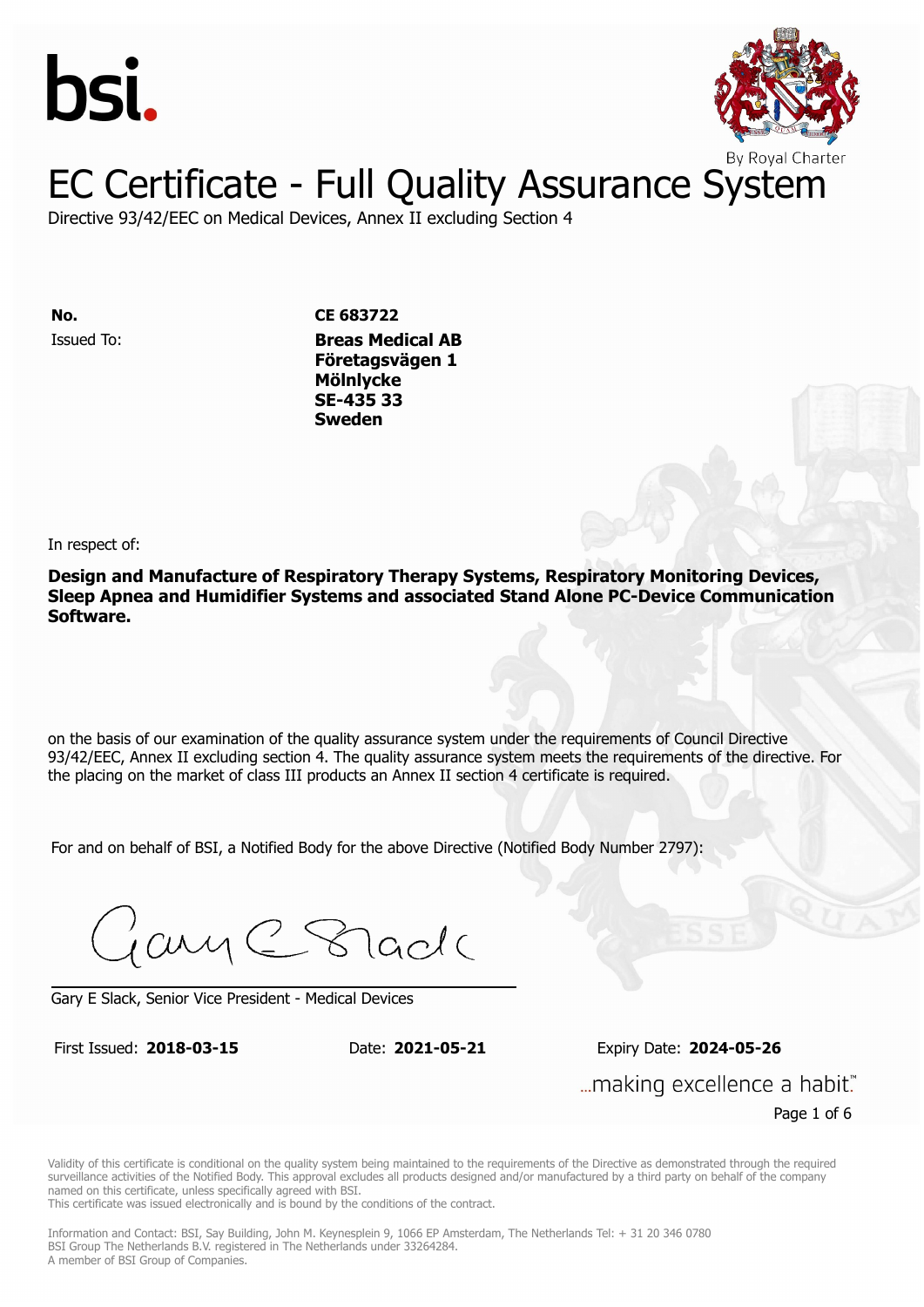



#### **Supplementary Information to CE 683722**

Issued To: **Breas Medical AB Företagsvägen 1 Mölnlycke SE-435 33 Sweden**

| <b>NBOG</b> code(s) | <b>Device Name</b>                                                                                   | <b>Intended Purpose per IFU</b> |
|---------------------|------------------------------------------------------------------------------------------------------|---------------------------------|
| Class IIa           |                                                                                                      |                                 |
| MD 1102             | Z1, Respiratory Therapy Devices for continuous and<br>automatic positive airway pressure (CPAP/APAP) | N/A for class IIa               |
| MD 0101<br>MD 1102  | Breathing circuits and ventilator accessories                                                        | N/A for class IIa               |
| MD 1111             | Z1 Mobile App intended to control the CPAP/APAP and<br>monitor sleep quality.                        | N/A for class IIa               |

First Issued: **2018-03-15** Date: **2021-05-21** Expiry Date: **2024-05-26**

... making excellence a habit." Page 2 of 6

Validity of this certificate is conditional on the quality system being maintained to the requirements of the Directive as demonstrated through the required surveillance activities of the Notified Body. This approval excludes all products designed and/or manufactured by a third party on behalf of the company named on this certificate, unless specifically agreed with BSI.

This certificate was issued electronically and is bound by the conditions of the contract.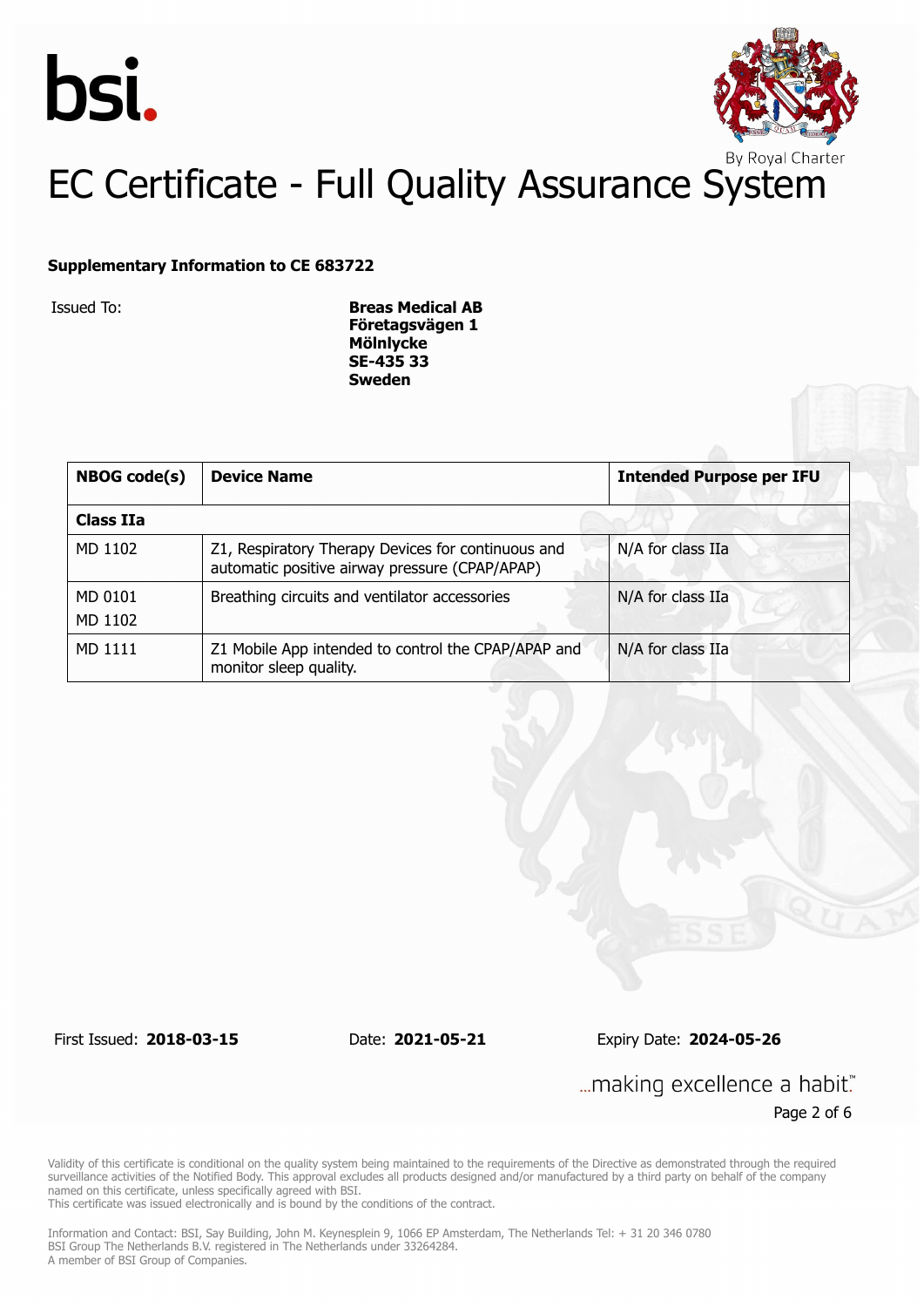



#### **Supplementary Information to CE 683722**

Issued To: **Breas Medical AB Företagsvägen 1 Mölnlycke SE-435 33 Sweden**

| <b>NBOG</b><br>code(s) | <b>Device Name</b>       | <b>Intended Purpose per IFU</b>                                                                                                                                                                                                                                                                                    |
|------------------------|--------------------------|--------------------------------------------------------------------------------------------------------------------------------------------------------------------------------------------------------------------------------------------------------------------------------------------------------------------|
| <b>Class IIb</b>       |                          |                                                                                                                                                                                                                                                                                                                    |
| MD 1102                | Vivo 55                  | The Vivo 55 (with or without the $SpO2$ and $CO2$ sensor) is intended to<br>provide continuous or intermittent ventilatory support for the care of<br>individuals who require mechanical ventilation. Specifically, the ventilator is<br>applicable for pediatric through adult patients weighing more than 10kg.  |
|                        |                          | The Vivo 55 with the $SpO2$ sensor is intended to measure functional oxygen<br>saturation of arterial hemoglobin (%SpO <sub>2</sub> ) and pulse rate. The Vivo55 with<br>the $CO2$ sensor is intended to measure $CO2$ in the inspiratory and expiratory<br>gas.                                                   |
|                        |                          | The device is intended to be used in home, institution, hospitals and<br>portable applications such as wheelchairs and gurneys. It may be used for<br>both invasive and non-invasive ventilation.                                                                                                                  |
| MD 1102                | Vivo 65                  | The Vivo 65 (with or without the $SpO2$ and $CO2$ sensor) is intended to<br>provide continuous or intermittent ventilatory support for the care of<br>individuals who require mechanical ventilation. Specifically, the ventilator is<br>applicable for paediatric through adult patients weighing more than 5 kg. |
|                        |                          | The Vivo 65 with the $SpO2$ sensor is intended to measure functional oxygen<br>saturation of arterial haemoglobin (%SpO <sub>2</sub> ) and pulse rate. The Vivo 65 with<br>the $CO2$ sensor is intended to measure $CO2$ in the inspiratory and expiratory<br>gas.                                                 |
|                        |                          | The device is intended to be used in home, institution, hospitals and<br>portable applications such as wheelchairs and gurneys. It may be used for<br>both invasive and non-invasive ventilation.                                                                                                                  |
|                        | First Issued: 2018-03-15 | Date: 2021-05-21<br>Expiry Date: 2024-05-26                                                                                                                                                                                                                                                                        |

... making excellence a habit." Page 3 of 6

Validity of this certificate is conditional on the quality system being maintained to the requirements of the Directive as demonstrated through the required surveillance activities of the Notified Body. This approval excludes all products designed and/or manufactured by a third party on behalf of the company named on this certificate, unless specifically agreed with BSI.

This certificate was issued electronically and is bound by the conditions of the contract.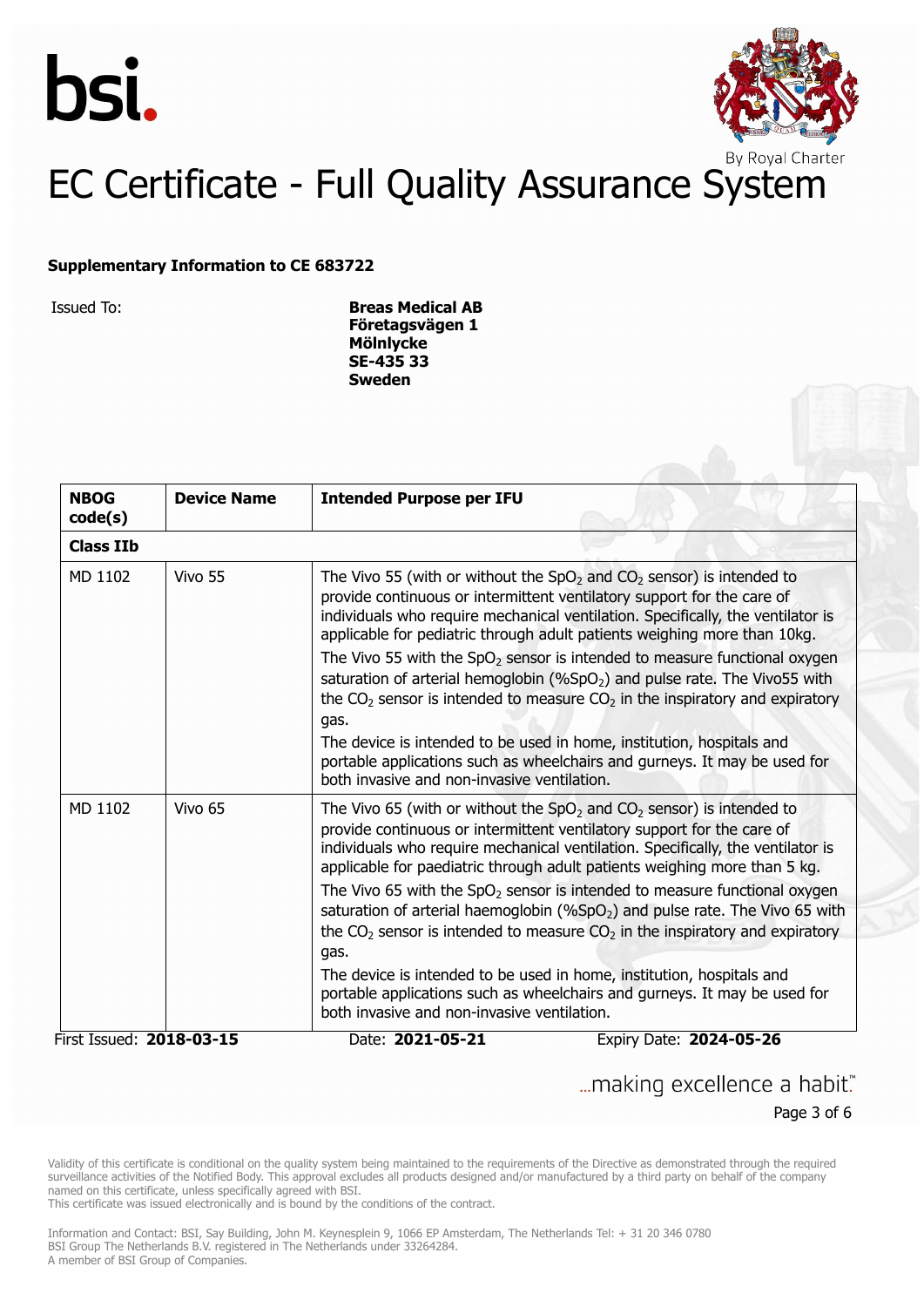



#### **Supplementary Information to CE 683722**

Issued To: **Breas Medical AB Företagsvägen 1 Mölnlycke SE-435 33 Sweden**

| <b>NBOG</b><br>code(s) | <b>Device Name</b>  | <b>Intended Purpose per IFU</b>                                                                                                                                                                                                                                                                                                                                                                                                                                                                                                                                                                                                                                                                                                                                                                                                                                                                                                                                                                                                                                       |
|------------------------|---------------------|-----------------------------------------------------------------------------------------------------------------------------------------------------------------------------------------------------------------------------------------------------------------------------------------------------------------------------------------------------------------------------------------------------------------------------------------------------------------------------------------------------------------------------------------------------------------------------------------------------------------------------------------------------------------------------------------------------------------------------------------------------------------------------------------------------------------------------------------------------------------------------------------------------------------------------------------------------------------------------------------------------------------------------------------------------------------------|
| <b>Class IIb</b>       |                     |                                                                                                                                                                                                                                                                                                                                                                                                                                                                                                                                                                                                                                                                                                                                                                                                                                                                                                                                                                                                                                                                       |
| MD 1102                | Vivo 45, Nippy 4    | Vivo 45/Nippy 4 is intended to provide non-invasive or invasive ventilation<br>for adult or paediatric patients weighing over 10 kg (22 lbs) who require<br>long-term support or mechanical ventilation for respiratory insufficiency or<br>respiratory failure, with or without obstructive sleep apnoea.<br>Vivo 45/Nippy 4 is intended for spontaneously breathing patients.                                                                                                                                                                                                                                                                                                                                                                                                                                                                                                                                                                                                                                                                                       |
| MD 1102                | Vivo 45LS, Nippy 4+ | The Vivo 45 LS/Nippy 4+ ventilators (with or without the SpO2 and CO2<br>sensor) is intended to provide continuous or intermittent ventilatory<br>support for the care of individuals who require mechanical ventilation.<br>Specifically, the Vivo 45LS ventilator is applicable for paediatric through<br>adult patients weighing more than 5 kg (11 lbs.) and the Nippy $4+$ is<br>applicable for paediatric through adult patients weighing more than 10 kg<br>$(22$ lbs.)<br>The Vivo 45LS/Nippy 4+ with the SpO2 is intended to measure functional<br>oxygen saturation of arterial haemoglobin (%SpO2) and pulse rate.<br>The Vivo 45LS/Nippy 4+ with the CO2 sensor is intended to measure CO2<br>in the inspiratory and expiratory gas.<br>The device is intended to be used in home, institution, hospitals and<br>portable applications such as wheelchairs and gurneys. It may be used for<br>both invasive and non-invasive ventilation. The Vivo 45LS/Nippy 4+ are<br>not intended to be used as an emergency transport or critical care<br>ventilator. |

First Issued: **2018-03-15** Date: **2021-05-21** Expiry Date: **2024-05-26**

... making excellence a habit." Page 4 of 6

Validity of this certificate is conditional on the quality system being maintained to the requirements of the Directive as demonstrated through the required surveillance activities of the Notified Body. This approval excludes all products designed and/or manufactured by a third party on behalf of the company named on this certificate, unless specifically agreed with BSI.

This certificate was issued electronically and is bound by the conditions of the contract.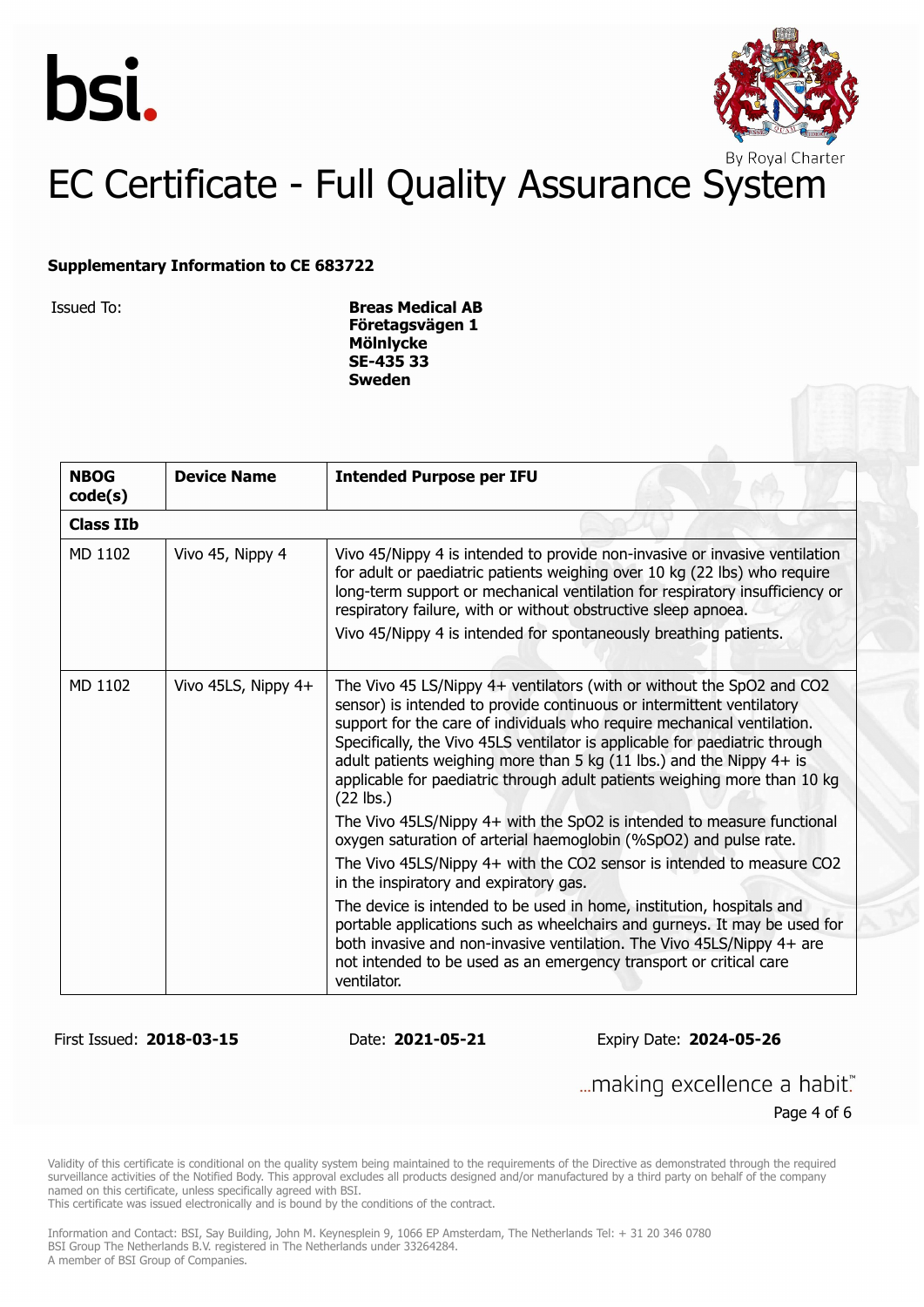



#### **Supplementary Information to CE 683722**

Issued To: **Breas Medical AB Företagsvägen 1 Mölnlycke SE-435 33 Sweden**

| <b>NBOG</b><br>code(s) | <b>Device Name</b>              | <b>Intended Purpose per IFU</b>                                                                                                                                                                                                                                                                                                           |  |
|------------------------|---------------------------------|-------------------------------------------------------------------------------------------------------------------------------------------------------------------------------------------------------------------------------------------------------------------------------------------------------------------------------------------|--|
| <b>Class IIb</b>       |                                 |                                                                                                                                                                                                                                                                                                                                           |  |
| MD 1102                | Vivo 1, Vivo 2                  | Vivo 1 and 2 are intended to provide non-invasive ventilation for patients<br>weighing over 10 kg (22 lbs) who require long-term support or mechanical<br>ventilation for respiratory impairment, with or without obstructive sleep<br>apnoea.                                                                                            |  |
|                        |                                 | Vivo 1 and 2 are intended for spontaneously breathing patients.                                                                                                                                                                                                                                                                           |  |
| MD 1102                | Vivo 3                          | Vivo 3 is intended to provide non-invasive or invasive ventilation for<br>patients weighing over 10 kg (22 lbs) who require long-term support or<br>mechanical ventilation for respiratory insufficiency or respiratory failure,<br>with or without obstructive sleep apnoea.<br>Vivo 3 is intended for spontaneously breathing patients. |  |
| MD 1111                | Vivo 50/55/60/65 PC<br>Software | The PC Software is intended to be used for follow-up on patient's<br>ventilator treatment.                                                                                                                                                                                                                                                |  |
|                        |                                 | The Software may indicate possible events that could require further<br>clinical investigation.                                                                                                                                                                                                                                           |  |
|                        |                                 | The Vivo PC Software is intended to be used in institutions, hospitals and<br>clinics by trained clinical personnel, physicians, home care and service<br>personnel.                                                                                                                                                                      |  |
|                        |                                 | The Vivo PC Software can also be used for Remote Monitoring of ongoing<br>treatment.                                                                                                                                                                                                                                                      |  |

First Issued: **2018-03-15** Date: **2021-05-21** Expiry Date: **2024-05-26**

... making excellence a habit." Page 5 of 6

Validity of this certificate is conditional on the quality system being maintained to the requirements of the Directive as demonstrated through the required surveillance activities of the Notified Body. This approval excludes all products designed and/or manufactured by a third party on behalf of the company named on this certificate, unless specifically agreed with BSI.

This certificate was issued electronically and is bound by the conditions of the contract.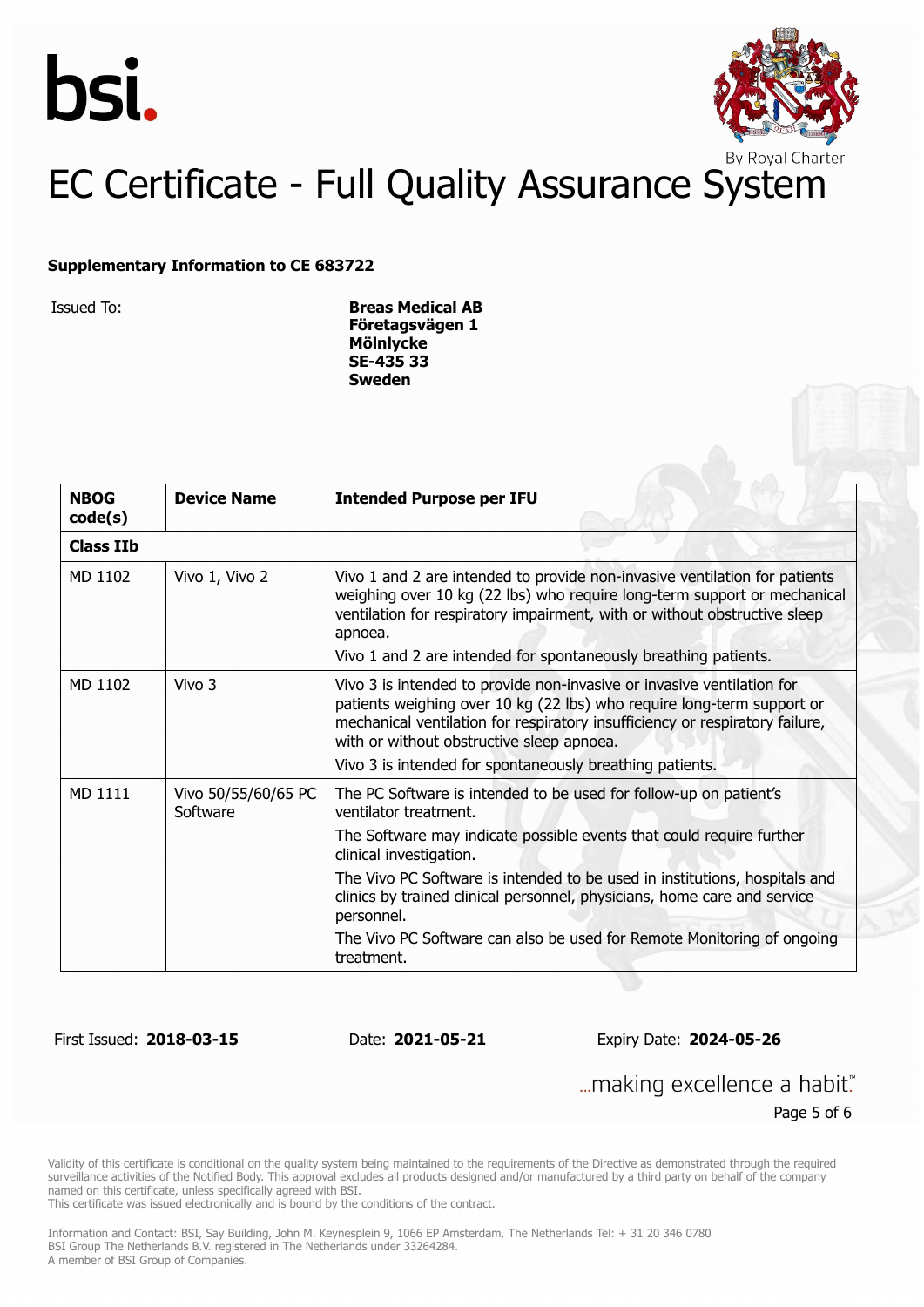



#### **Supplementary Information to CE 683722**

Issued To: **Breas Medical AB Företagsvägen 1 Mölnlycke SE-435 33 Sweden**

| <b>NBOG</b><br>code(s) | <b>Device Name</b>                               | <b>Intended Purpose per IFU</b>                                                                                                                                                                                                                                                                                      |  |
|------------------------|--------------------------------------------------|----------------------------------------------------------------------------------------------------------------------------------------------------------------------------------------------------------------------------------------------------------------------------------------------------------------------|--|
| <b>Class IIb</b>       |                                                  |                                                                                                                                                                                                                                                                                                                      |  |
| MD 1111                | Vivo 30/40 PC<br>Software                        | The Vivo 30/40 PC software setting values is designed to communicate<br>with a Vivo 30 or Vivo 40 medical device, extracting data, or monitoring<br>the device in real time. The PC software can also download device log files<br>via cable or a CF card and manipulate patient information in patient<br>archives. |  |
| MD 1111                | Vivo.<br>1/2/3/45/45LS/Nippy<br>4/4+ PC Software | The PC Software is intended to be used for follow-up on patient's<br>ventilator treatment. The Software may indicate possible events that<br>could require further clinical investigation.                                                                                                                           |  |
|                        |                                                  | The Vivo PC Software is intended to be used in institutions, hospitals and<br>clinics by trained clinical personnel, physicians, home care and service<br>personnel.                                                                                                                                                 |  |
|                        |                                                  | The Vivo PC Software can also be used for Remote Monitoring of ongoing<br>treatment.                                                                                                                                                                                                                                 |  |

First Issued: **2018-03-15** Date: **2021-05-21** Expiry Date: **2024-05-26**

#### ... making excellence a habit." Page 6 of 6

Validity of this certificate is conditional on the quality system being maintained to the requirements of the Directive as demonstrated through the required surveillance activities of the Notified Body. This approval excludes all products designed and/or manufactured by a third party on behalf of the company named on this certificate, unless specifically agreed with BSI.

This certificate was issued electronically and is bound by the conditions of the contract.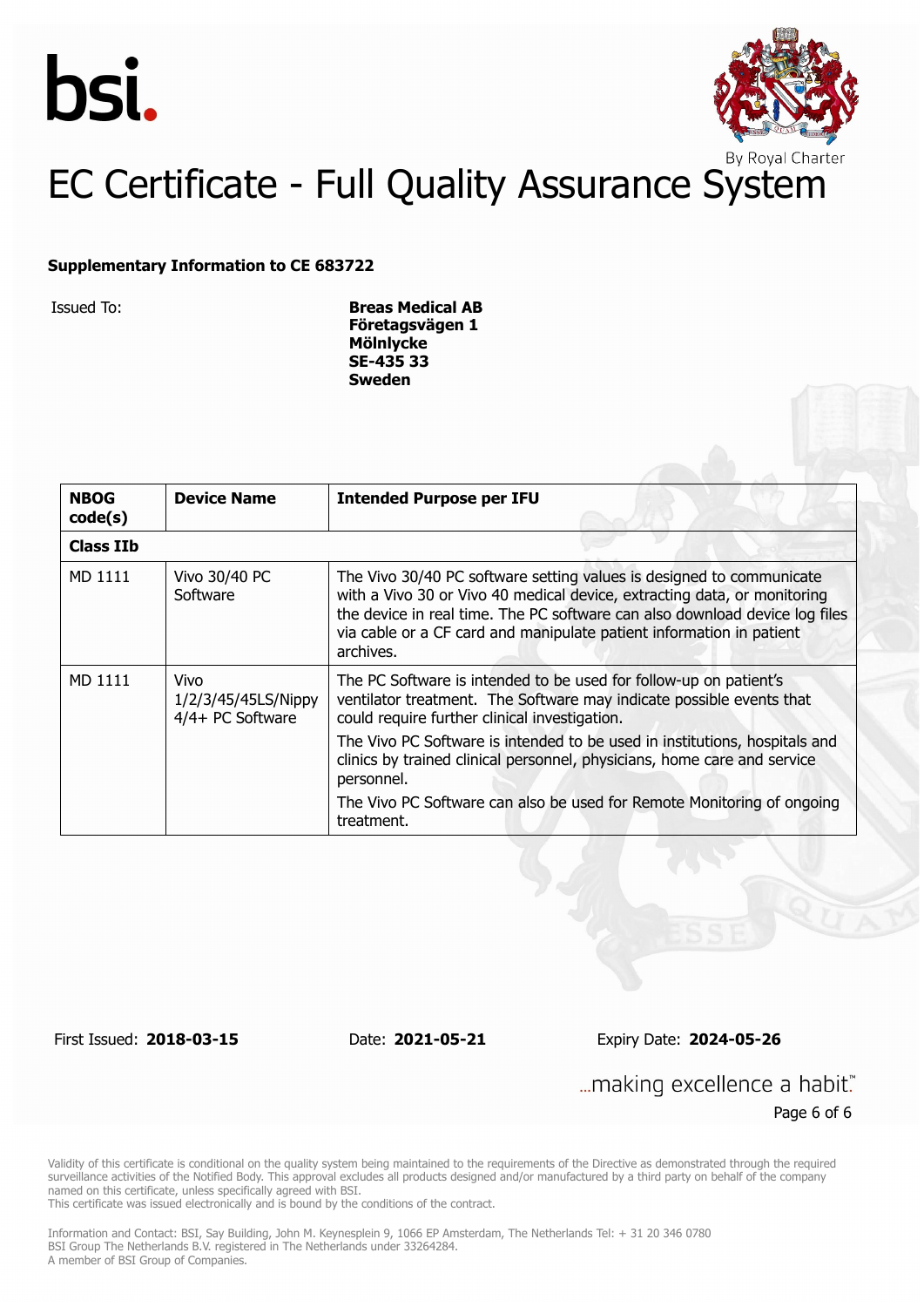



Directive 93/42/EEC on Medical Devices, Annex II excluding Section 4

#### List of Significant Subcontractors

Recognised as being involved in services relating to the product covered by:

Certificate No: **CE 683722**

Date: **2021-05-21** Issued To: **Breas Medical AB Företagsvägen 1 Mölnlycke SE-435 33 Sweden**

| <b>Subcontractor:</b>                                                                                                                                                                   | <b>Service(s) supplied</b>                                |
|-----------------------------------------------------------------------------------------------------------------------------------------------------------------------------------------|-----------------------------------------------------------|
| <b>Breas Medical Ltd</b><br>Units A1-A2<br>The Bridge Business Centre<br>Timothy's Bridge Road<br><b>Stratford Enterprise Park</b><br>Stratford-upon-Avon<br>CV37 9HW<br>United Kingdom | <b>Manufacture</b>                                        |
| Breas Medical, Inc<br>16 Esquire Road<br>North Billerica<br>Massachusetts<br>01862<br><b>USA</b>                                                                                        | <b>Design</b><br><b>Development</b><br><b>Manufacture</b> |
| GlobalMed Inc.<br>155 North Murray Street<br>Trenton<br>Ontario<br><b>K8V 5R5</b><br>Canada                                                                                             | <b>Manufacture</b>                                        |

... making excellence a habit."

Page 1 of 2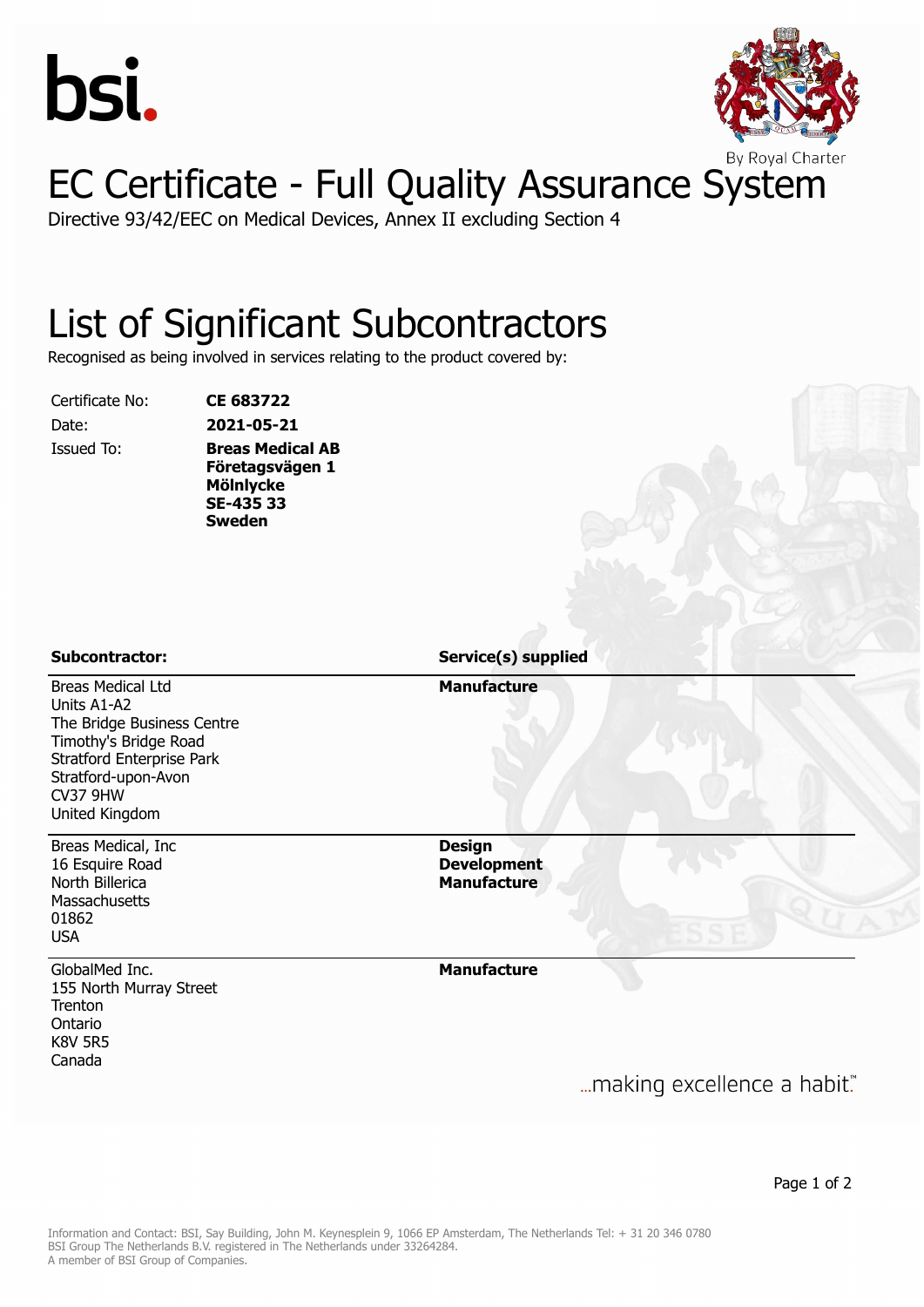



Directive 93/42/EEC on Medical Devices, Annex II excluding Section 4

#### List of Significant Subcontractors

Recognised as being involved in services relating to the product covered by:

Certificate No: **CE 683722**

Date: **2021-05-21** Issued To: **Breas Medical AB Företagsvägen 1 Mölnlycke SE-435 33 Sweden**

**Subcontractor: Service(s) supplied**

Guangzhou Schauenburg-truplast Hose Technology Ltd **Manufacture** No. 6, Nanjiang 3rd Road Nansha District Guangzhou Guangdong 511462 P.R. China

NOTE TORSBY AB Inova Park 685 29 Torsby Sweden

Plastiflex Group NV Beverlosesteenweg 99 3583 Paal-Beringen Belgium

**Manufacture**

**Manufacture**

... making excellence a habit."

Page 2 of 2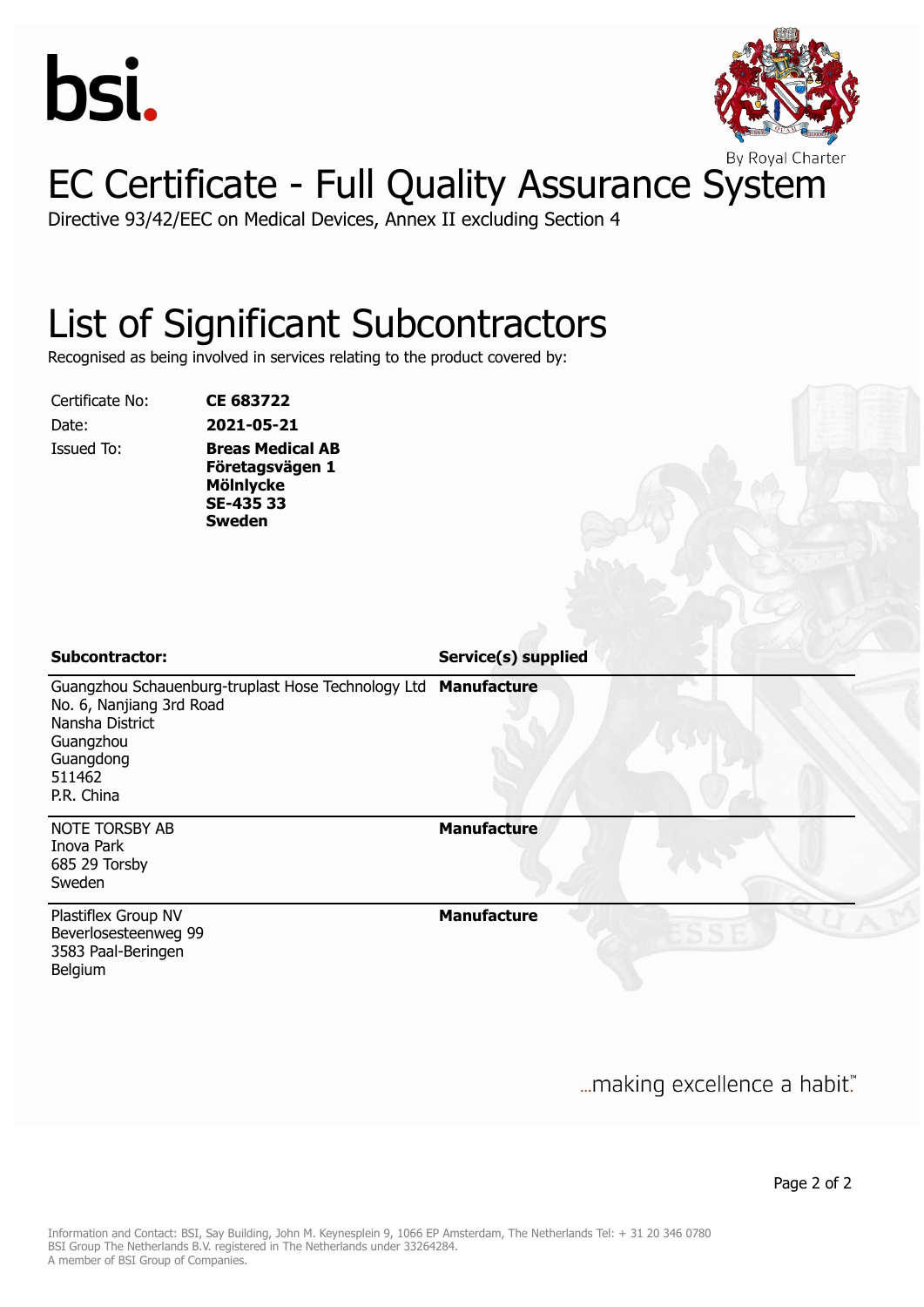



### EC Certificate - Full Quality Assurance System Certificate History

Certificate No: **CE 683722** Date: **2021-05-21**

Issued To: **Breas Medical AB Företagsvägen 1 Mölnlycke SE-435 33 Sweden**

| <b>Date</b>      | <b>Reference</b><br><b>Number</b> | <b>Action</b>                                                                                                                                                                                                                                                                                                                                                                                                                                                                                                                                                                                                                                                                                                                                                                                                                                                                                                                                                                                                                         |
|------------------|-----------------------------------|---------------------------------------------------------------------------------------------------------------------------------------------------------------------------------------------------------------------------------------------------------------------------------------------------------------------------------------------------------------------------------------------------------------------------------------------------------------------------------------------------------------------------------------------------------------------------------------------------------------------------------------------------------------------------------------------------------------------------------------------------------------------------------------------------------------------------------------------------------------------------------------------------------------------------------------------------------------------------------------------------------------------------------------|
| 15 March 2018    | 8855397                           | First issue. Transfer from another Notified Body.                                                                                                                                                                                                                                                                                                                                                                                                                                                                                                                                                                                                                                                                                                                                                                                                                                                                                                                                                                                     |
| 12 February 2019 | 8900397                           | Traceable to NB 0086.                                                                                                                                                                                                                                                                                                                                                                                                                                                                                                                                                                                                                                                                                                                                                                                                                                                                                                                                                                                                                 |
| 24 March 2020    | 9754972                           | Renewal. Change of name and address of additional site<br>from Human Design Medical, LLC in Newton, Massachusetts<br>to Breas Medical, Inc. North Billerica, MA in June 2018.<br>Addition of subcontractors: Inission Boras AB Gränsvägen 6<br>518 40 Sjömarken, Sweden, GlobalMed Inc. 155 North<br>Murray Street, Trenton, Ontario, K8V 5R5 Canada,<br>Guangzhou Schauenburg-truplast Hose Technology Ltd, No.<br>6, Nanjiang 3rd Road, Nansha District, Guangzhou,<br>Guangdong, 511462, P.R. China, Productos Urológos de<br>Mexico S.A.de C.V. Cerrada Via de la Produccion No. 85<br>Parque Industrial Mexicali III Baja California CP 21397<br>Mexico, I3tex AB, Klippan 1 A, 414 51 Göteborg Sweden,<br>Plastiflex Group NV, Beverlosesteenweg 99, 3583 Paal-<br>Beringen, Belgium, NOTE TORSBY AB, Inova Park, 685 29<br>Torsby, Sweden and Breas Medical Ltd, Units A1-A2, The<br>Bridge Business Centre, Timothy's Bridge Road, Stratford<br>Enterprise Park, Stratford-upon-Avon, CV37 9HW. Addition of<br>product table. |

#### ... making excellence a habit." Page 1 of 2

Validity of this certificate is conditional on the quality system being maintained to the requirements of the Directive as demonstrated through the required surveillance activities of the Notified Body. This approval excludes all products designed and/or manufactured by a third party on behalf of the company named on this certificate, unless specifically agreed with BSI.

This certificate was issued electronically and is bound by the conditions of the contract.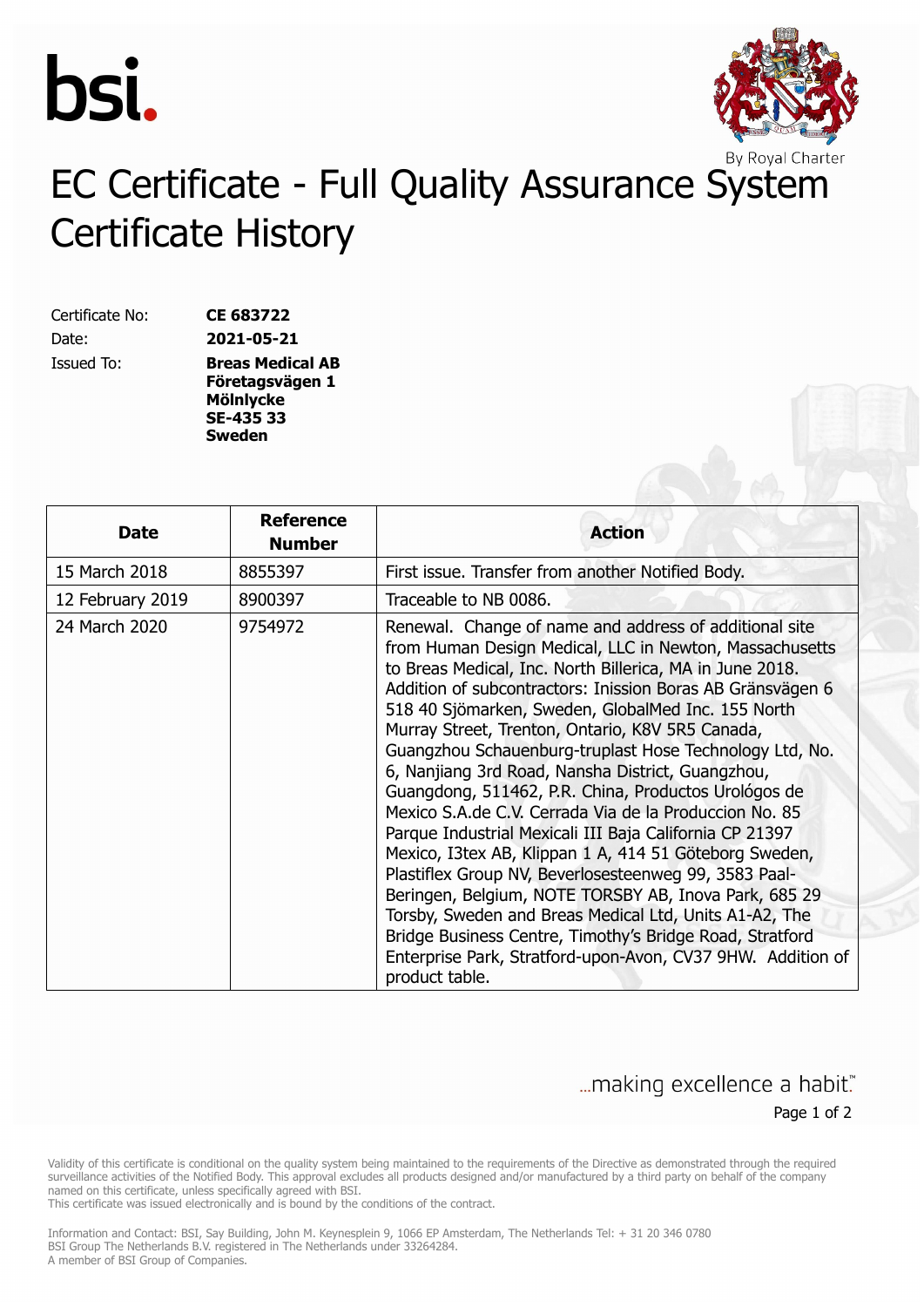



# EC Certificate - Full Quality Assurance System Certificate History

Certificate No: **CE 683722** Date: **2021-05-21**

Issued To: **Breas Medical AB Företagsvägen 1 Mölnlycke SE-435 33 Sweden**

|                                                                                                                     | Reference     |                                                                                                                                                                                   |
|---------------------------------------------------------------------------------------------------------------------|---------------|-----------------------------------------------------------------------------------------------------------------------------------------------------------------------------------|
| <b>Date</b>                                                                                                         | <b>Number</b> | <b>Action</b>                                                                                                                                                                     |
| 05 April 2021                                                                                                       | 3414247       | Removal of subcontractor: "Productos Urológos de Mexico<br>S.A.de C.V, Cerrada Via de la Produccion No. 85, Parque<br>Industrial Mexicali III, Baja California, CP 21397, Mexico" |
| 21 May 2021                                                                                                         | 3446719       | Re-issuing of certificate.<br>Changes in device table.                                                                                                                            |
|                                                                                                                     |               | Amended device table, Class IIb devices analytically listed<br>and intended purpose amended per device/device groups and<br>Class IIa device names provided.                      |
|                                                                                                                     |               | Withdraw of Class IIb humidifiers as they were an accessory<br>to withdrawn devices Vivo 30/40 devices.                                                                           |
| Non-significant changes approved after the 26th May 2021 as per the Transitional Provisions<br>of MDR Article 120.3 |               |                                                                                                                                                                                   |
| 27 May 2022                                                                                                         | 3696967       | Removal of subcontractors i3TEX AB and Inission Boras AB                                                                                                                          |

#### ... making excellence a habit." Page 2 of 2

Validity of this certificate is conditional on the quality system being maintained to the requirements of the Directive as demonstrated through the required surveillance activities of the Notified Body. This approval excludes all products designed and/or manufactured by a third party on behalf of the company named on this certificate, unless specifically agreed with BSI.

This certificate was issued electronically and is bound by the conditions of the contract.